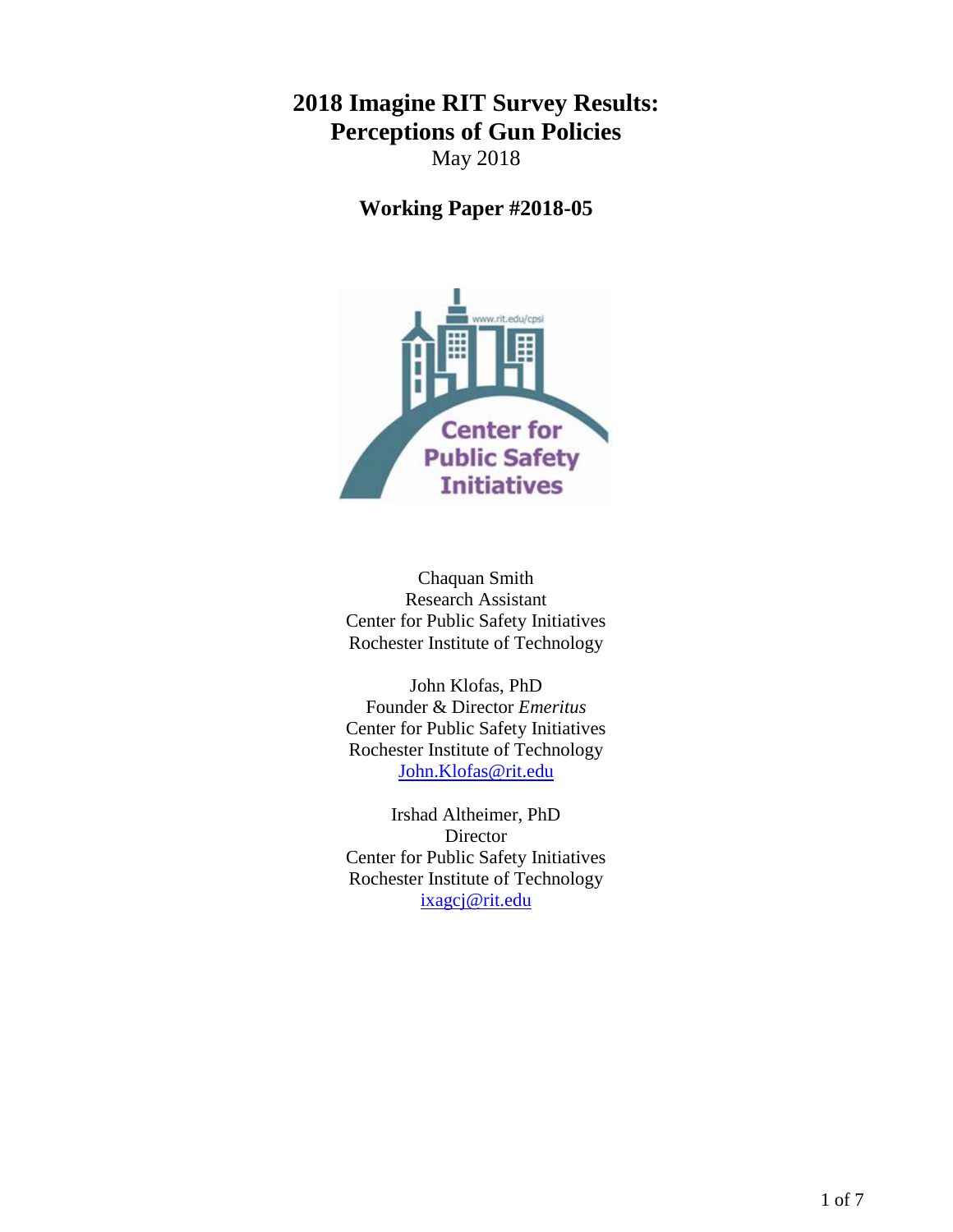# **Introduction**

Since 2007, Rochester Institute of Technology (RIT) host has hosted an annual innovation and creativity festival: Imagine RIT. Imagine RIT is a campus-wide event that showcases the work of RIT students, staff, and faculty through interactive presentations, exhibits, and projects<sup>1</sup>. The approximately 200,000 festival attendees primarily include local residents, college students, and their families. On April 28<sup>th</sup>, 2018 RIT held the 11<sup>th</sup> annual Imagine RIT festival.

Every year, the Center for Public Safety Initiatives (CPSI) at RIT develops and distributes a survey to the festival participants that visit the CPSI booth. Survey topics are pertinent to current criminal justice issues, and past topics include perceptions of homicide and opioids. This year's survey focused on gun-related issues.

#### **Survey Results**

There were 269 surveys completed by festival attendees. The largest age group in this sample was 18- 24 year olds (30%), which is representative of an event held on a college campus. The smallest proportion of individuals completing the survey was 35-44 year olds.





 $\overline{a}$ 

<sup>1</sup> <https://www.rit.edu/imagine/>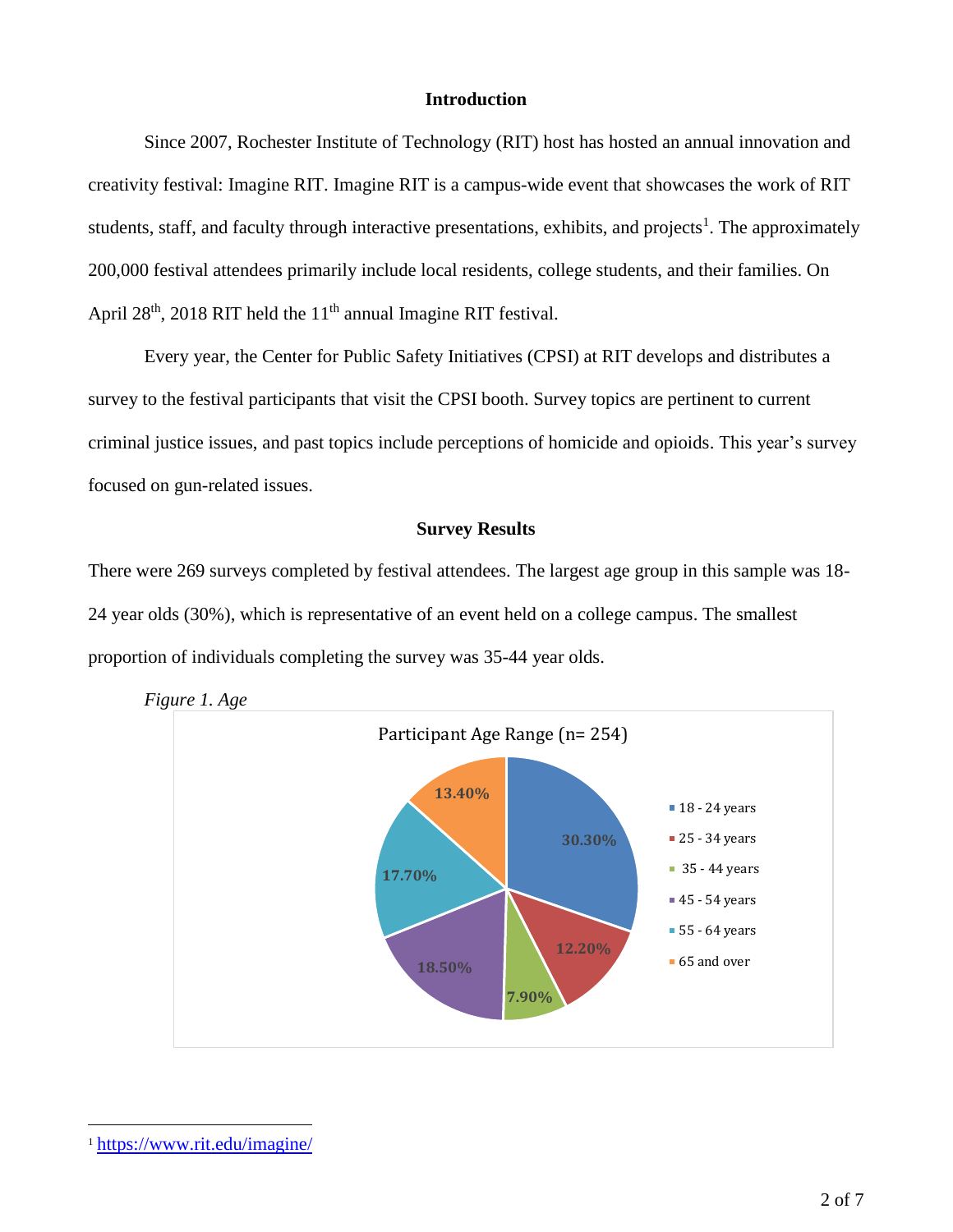Approximately half of the participants responded as female (49%) and slightly less responded as male (46%). In addition, 3% of people declined to answer and three separate individuals replied as fluid, gender queer, or masculine.





Most of the respondents to this survey reported that they did not own a gun (81.5%). Further, approximately one-third of the participants (35.4%) reported knowing someone who has been a victim of gun violence. Also, the majority of respondents reported living in the suburbs (76.7%). The survey included questions related to voting and social movements. Approximately 61% of individuals surveyed believe that student-led protests will lead to stricter gun control. The participants were evenly split on whether they would vote for a candidate who disagreed with them on gun control.

# **Gun Policy**

Participants were asked seven forced-choice questions regarding if they support or oppose gun policies. Overwhelmingly, the respondents supported a ban on assault weapons (81.7%), requiring background checks for all gun buyers (98.9%), a ban on large-capacity bullet magazines (80.8%), and creation of a national gun registry for gun owners (85.8%). There was also overwhelming opposition to arming school teachers (90.3%). There was variation in the other two policy questions, however, the majority of participants opposed allowing open-carry in all states (64.2%). In addition, a majority of respondents opposed allowing victims to sue gun manufacturers (59.6%).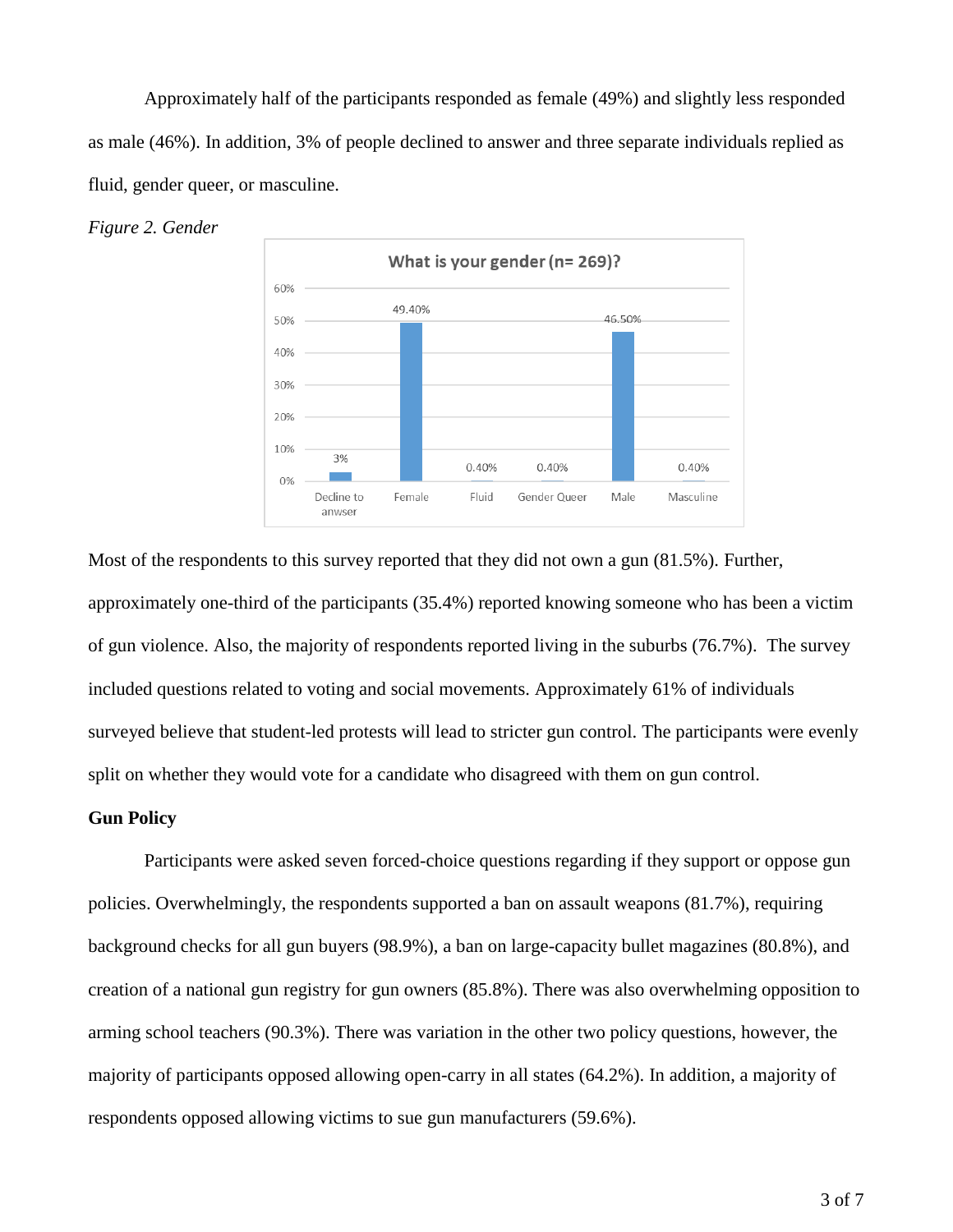# *Table 1: Gun Control Policies*

| <b>Policies</b>                                              | <b>Support</b> | Oppose |
|--------------------------------------------------------------|----------------|--------|
| A ban on assault weapons (n=257)                             | 81.70%         | 18.30% |
| Requiring background checks for all gun buyer (n= 268)       | 98.90%         | 1.10%  |
| Arming school teachers (n= 256)                              | 9.70%          | 90.30% |
| A ban on large-capacity bullet magazines (n= 260)            | 80.80%         | 19.20% |
| Allow open-carry of a firearm in all states (n=254)          | 35.80%         | 64.20% |
| Creation of a national registry for gun owners (n= 261)      | 85.80%         | 14.20% |
| Allow gun violence victims to sue gun manufacturers (n= 250) | 40.40%         | 59.60% |

# **Further Analysis Results**

Cross-tabulation allows comparison between two or more variables. By utilizing crosstab analysis, we can explore if respondents who reported owning a gun differ in their support for certain policies from individuals who responded that they did not own a gun.

Figures 3 and 4 provide responses for gun owners and non-gun owners, respectively. Of the respondents who reported owning a gun, 52% oppose a ban on assault weapons; whereas 88.8% of respondents who reported not-owning a gun supported the ban. Further, requiring background checks for all gun buyers has support from 99.5% of non-gun owners, but support from only 4.3% of gun owners. In addition, gun owners were in strong disagreement that gun violence victims should be able to sue gun manufacturers. Additionally, gun-owning respondents were more likely to support arming teachers (41%) than respondents who reported not owning a gun (6.9%). Of the respondents who reported owning a gun, 43% opposed a ban on large-capacity bullet magazines, whereas 86.5% of nongun owners supported a ban on large-capacity bullet magazines. 67% of gun owners were in support of allowing open carry of a firearm in all states, whereas only 29% of non-gun owners were in support of such a measure. Finally, 59% of gun owners were in support of the creation of a national registry for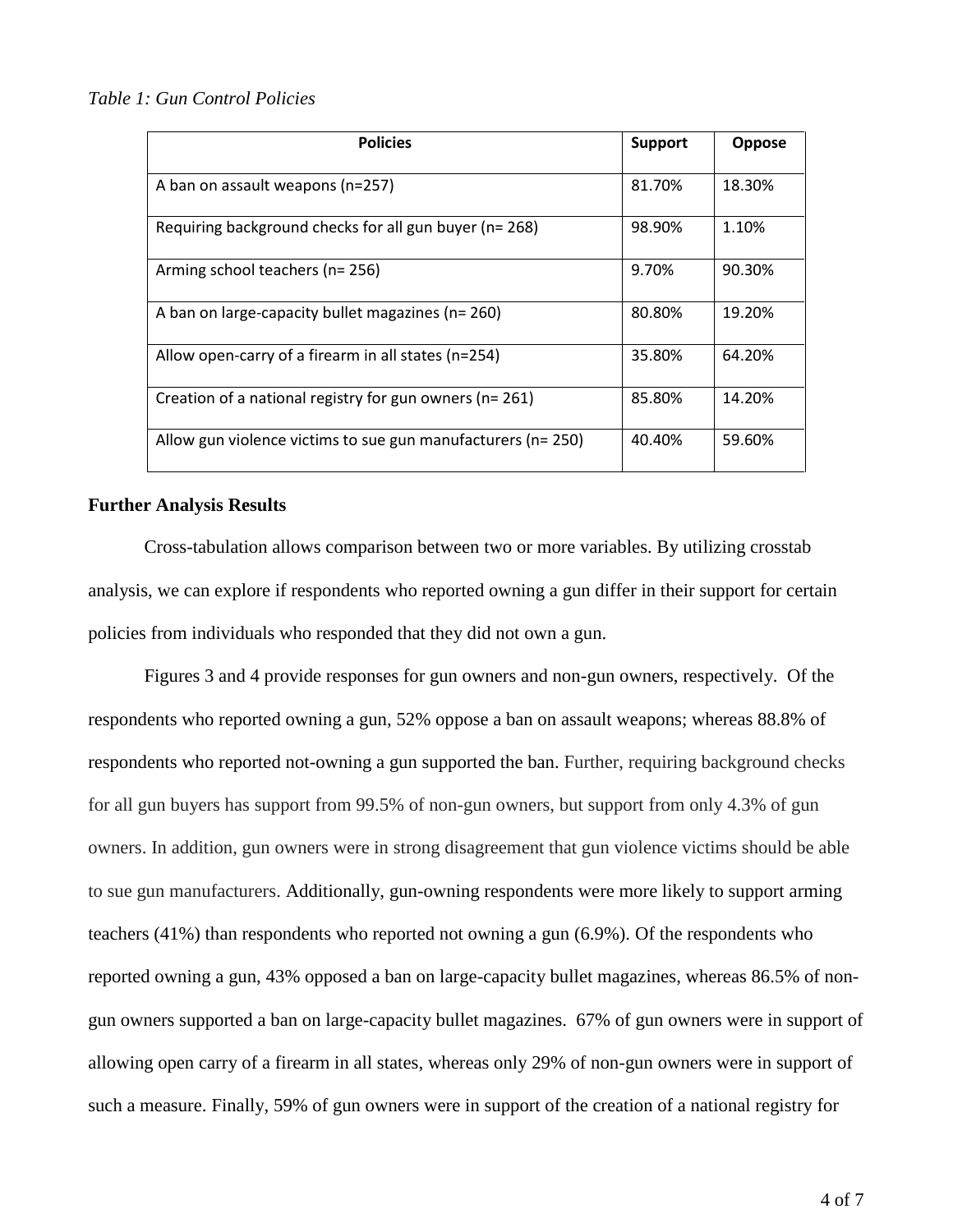gun owners; whereas 93% of non-gun owners were in support of the creation of a national registry for

gun owners.





In the Figure 4 below we provide the same information as the above analysis, but for non-gun owners. *Figure 4. Non-Gun Owner Responses* 

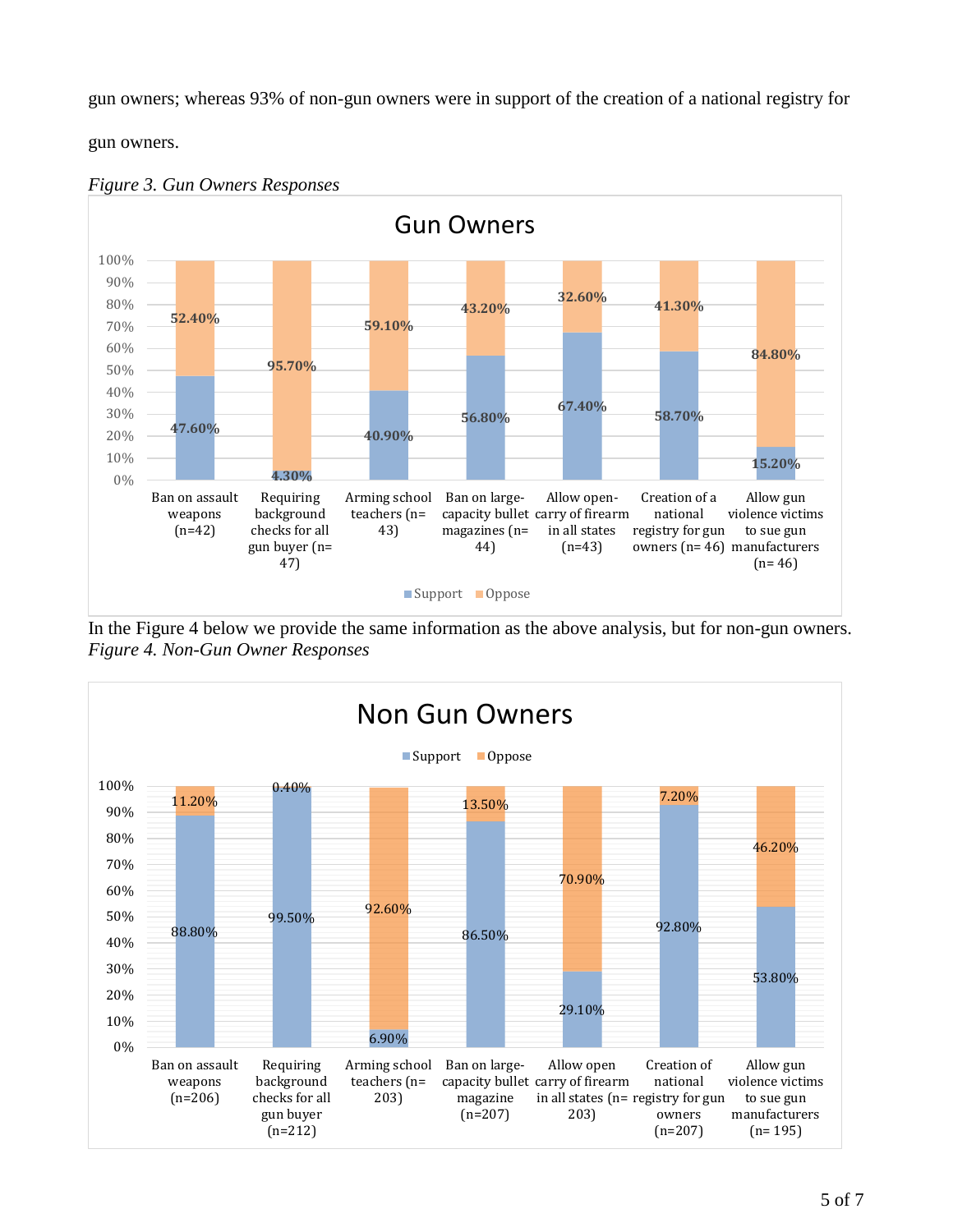Additionally, we can explore if individuals who knew a victim of gun violence answered the policy questions differently than individuals who did not know a victim of gun violence. For respondents who reported not knowing a victim of gun violence, 23.4% opposed a ban on large capacity bullet magazines, however, of individuals who have been or know a victim of gun violence, only 12.5% opposed a ban on large capacity bullet magazines. This was the only policy question where knowing a gun violence victim had a statistically significant result ( $p < .05$ ).

Finally, we looked at whether place of residence (city, suburb, or rural) was related to policy responses. For participants who reported living in a city, 25% supported allowing open carry of firearms in all states. Among individuals who described their place of residence as suburban, 34% supported allowing open carry in all states. Lastly, 55% of respondents who lived in rural areas supported allowing open carry in all states.

Overall, the cross tabulation results show that groups of individuals with different characteristics may answer differently than what the general result of the survey may suggest. This analysis allowed for comparison of differences across groups.

# **Conclusion**

Participants of the survey are representative of a convenience sample; the results of this survey may not be reflective of the general public opinion. This sample population consists mainly of college students, staff/faculty, and their families. The results showed an overall support for policies that are likely to strengthen gun control. However, these results were more split among individuals who reported owning a gun. These results indicate that gun ownership is associated with views on gun policies.

Furthermore, nearly a third of respondents has or knew someone who has been a victim of gun violence, and such experiences affect their views on gun policies. An interesting finding for the sample is that the majority of participants believed that student-led protests will lead to stricter gun control policies. Being that the survey was taken on a college campus, this finding may be related to what individuals who participate in such student-led protest might believe. Finally, the participants of the